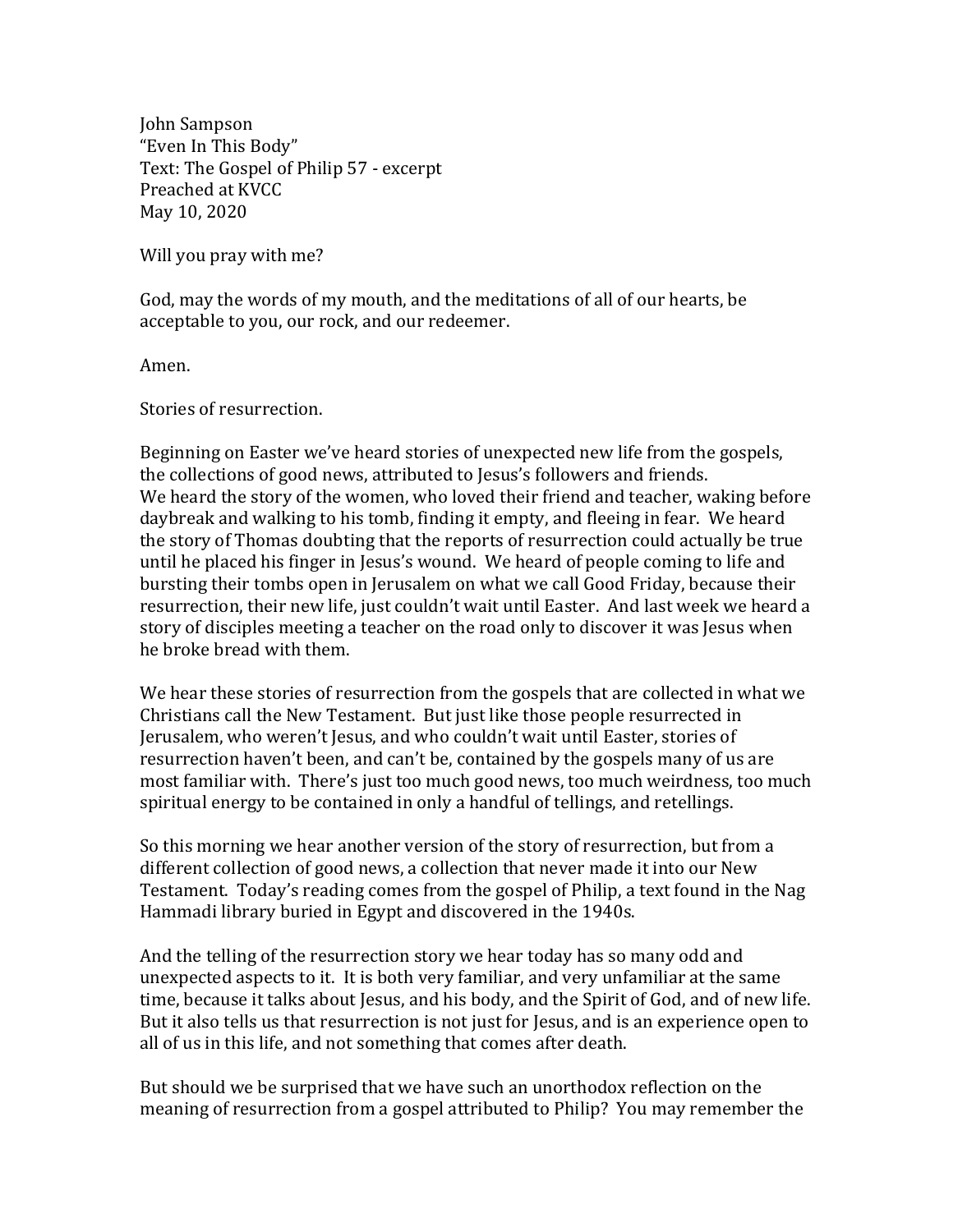story of Philip, filled with God's Spirit he is one of the first deacons, one of the first anointed servants, of the early church. He's the guy who meets the Ethiopian eunuch, and in one of the queerest passages from the Christian scriptures allows the eunuch to be welcomed into the community of Jesus just as he is, even though his gender and sexuality blurs all the lines.

In his meeting with the eunuch Philip imagined the unimaginable. In his meeting with the experience of resurrection Philip, or at least the author who took his name, again imagined the unimaginable. The writer imagined a resurrection in this flesh, even in this body. Imperfect, ordinary, capable of the most debased acts, and of the holiest efforts. This body – your body, and my body – are vessels of pure potentiality. They are vessels, which could hold nothing less than new life.

What will you make of your body?

That is the question that Philip asks us, because there is nothing outside of our bodies. Nothing. They're all we've got.

Will we let Jesus be our teacher, because he's got something to say about what we can do with our bodies, how we can transform them, how we can ready them so that we too can experience resurrection right here and right now and in this flesh.

Philip tells us that Jesus's body is built on the Word. Jesus's body is built on words. Words like blessed are those who thirst for righteousness, for doing the right thing, because they will be filled. Words like love your neighbor as yourself. Words like it is harder for a rich man to enter heaven than a camel to squeeze through the eye of a needle. Words like healing, and compassion, and humility. These are words that Jesus didn't just like, they were so ingrained in who he was that they became like flesh to him. And he invites us to make these words so central to our lives that they become like flesh to us too.

Philip also tells us that the breath is Jesus's blood. The word that is translated as breath here is the Greek word pneuma, which means breath, but it also means spirit. It is God's pneuma that hovered over the waters in that pregnant pause before the beginning of Creation. It is God's Spirit that entered Jesus, which allowed our teacher to heal, and to cast out demons and raise the dead. It is the pneuma that brought to life the words that made up Jesus's flesh. The pneuma of creation and life and liberation was so ingrained in Jesus that it became like blood to him. And he invites us to make the pneuma, the Spirit, so welcome in our lives that it becomes like our own blood.

Word and Spirit. Flesh and blood. This transfigured body that Jesus holds out to us as our true human potentiality is the resurrection body. It is the resurrection in this flesh, and in this life. And it is by taking on this body that we participate in the truth of Easter.